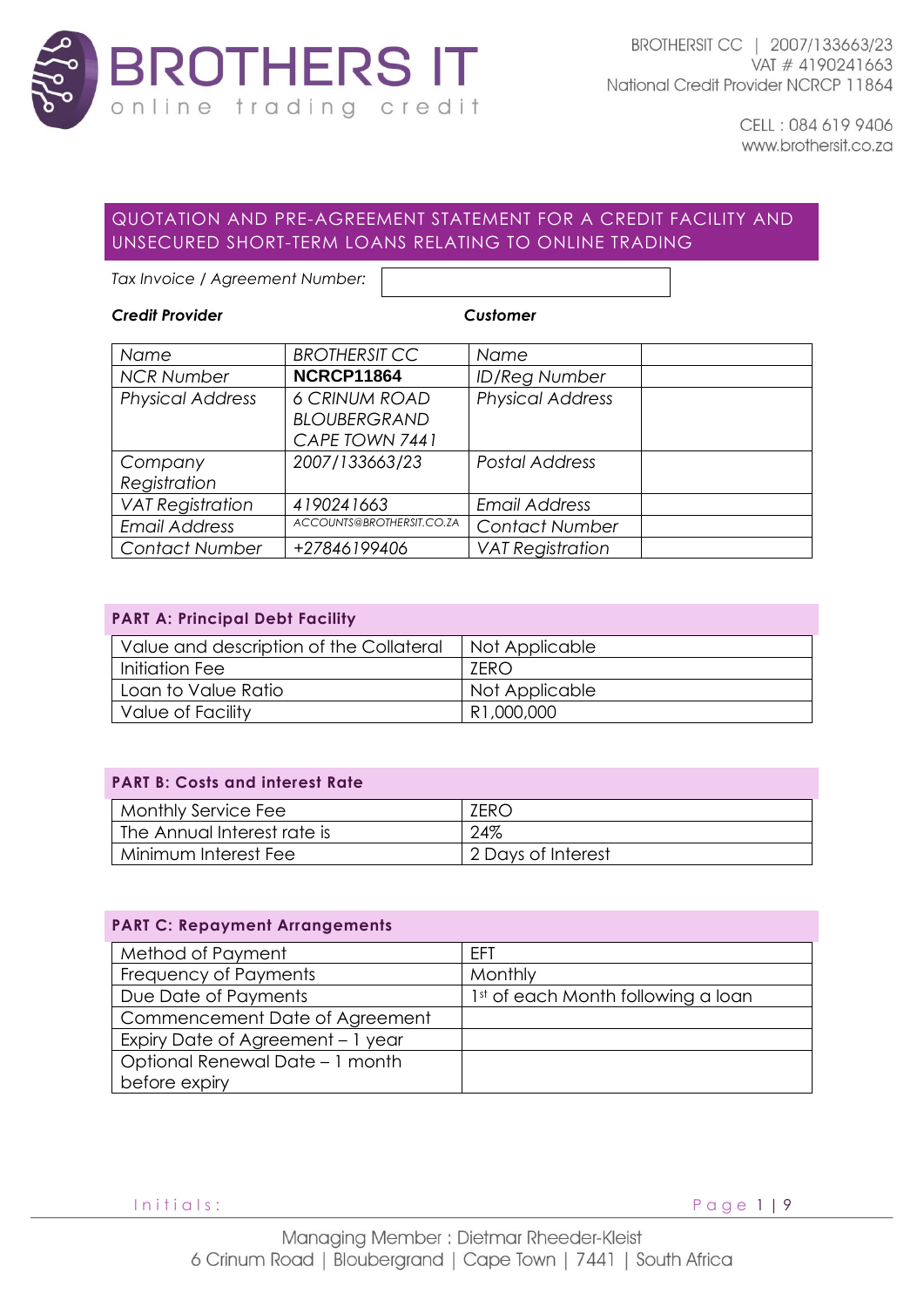

| <b>PART D: Example of Loan fees applicable</b> |                                      |
|------------------------------------------------|--------------------------------------|
| LOAN AMOUNT: R200 000                          | LOAN AMOUNT: R500 000                |
| <b>LOAN DURATION: 2 DAYS</b>                   | <b>LOAN DURATION: 5 DAYS</b>         |
| <b>INTEREST PAYABLE: R263.00</b>               | <b>INTEREST PAYABLE: 1643.84</b>     |
| CALCULATION EXPLANATION:                       | CALCULATION EXPLANATION:             |
| R200 000 X 0.24 / 365 x 2 = R263               | R500 000 X 0.24 / 365 X 5 = R1643.84 |
|                                                |                                      |
| LOAN AMOUNT: R200 000                          | LOAN AMOUNT: R500 000                |
| <b>LOAN DURATION: 35 DAYS</b>                  | <b>LOAN DURATION: 42 DAYS</b>        |
| <b>INTEREST PAYABLE: R4602.5</b>               | <b>INTEREST PAYABLE: R13866</b>      |
| CALCULATION EXPLANATION:                       | CALCULATION EXPLANATION:             |
| R200 000 X 0.24 / 365 X 30 = R3945             | R500 000 X 0.24 / 365 X 30 = R9863   |
| R203945 X 0.24 / 365 X 5 = R670.50             | R509863 X 0.24 / 365 X 12 = R4023    |

| <b>CONFIRMATION OF AGREEMENT: CLIENT SIGNATURE</b> |  |  |
|----------------------------------------------------|--|--|
| Signed at Place:                                   |  |  |
| Signed on Date:                                    |  |  |
| Name of Signatory                                  |  |  |
| Signature                                          |  |  |

| <b>CONFIRMATION OF AGREEMENT: BROTHERSIT SIGNATURE</b> |  |  |
|--------------------------------------------------------|--|--|
| Name of Signatory                                      |  |  |
| Signature                                              |  |  |

### **NEXT STEPS FOR MAKING USE OF THIS AGREEMENT**

- We will issue a single page loan agreement as and when a loan is extended, as per your request, subject to availability of capital.
- Each loan agreement is a 30-day agreement, which is renewable or repayable on due date.
- If you no longer require your loan, early repayment or settlement is preferable.

Initials: Page 2 | 9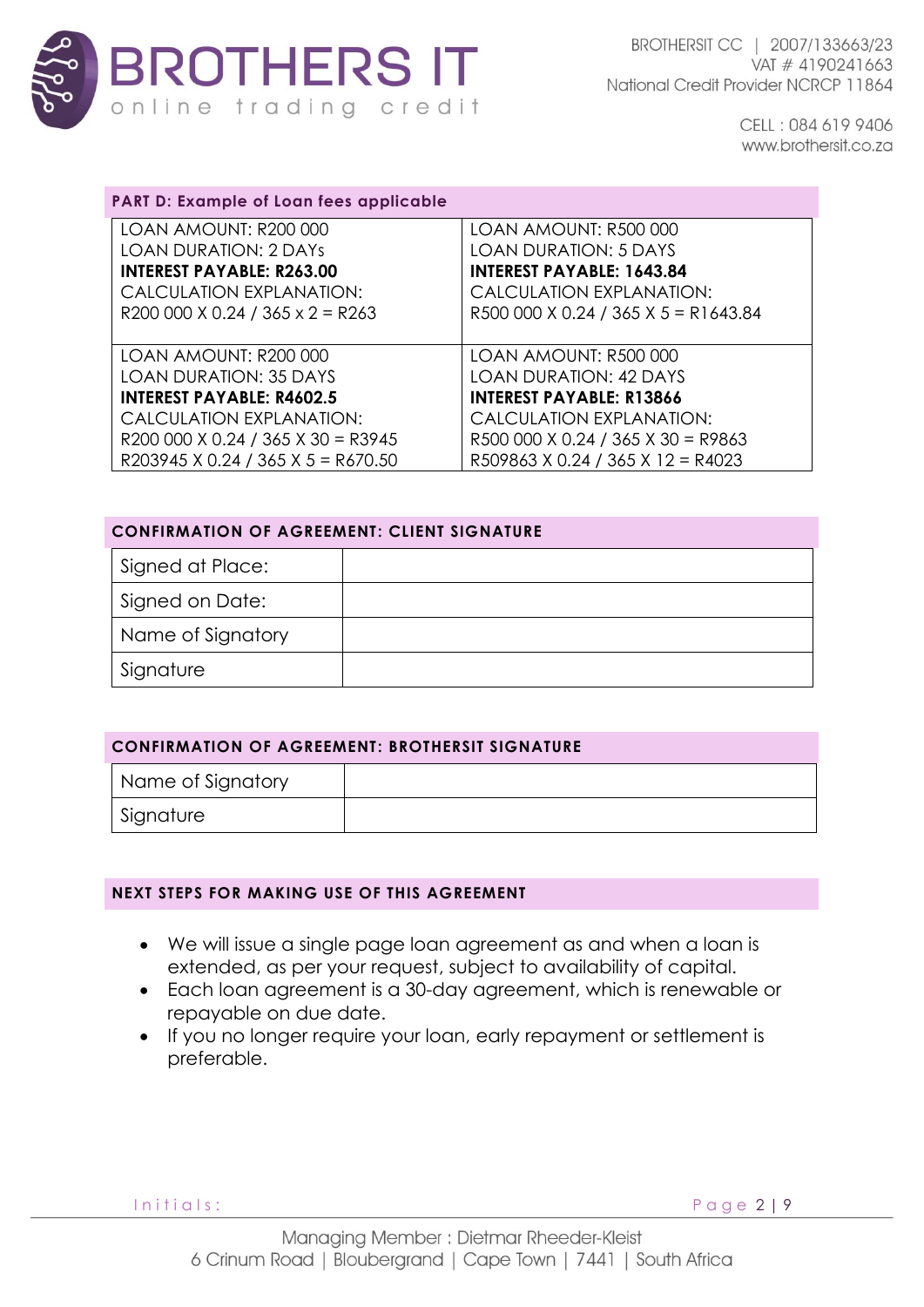

#### **PART E: OVER-INDEBTEDNESS AND RECKLESS CREDIT CONSIDERATIONS:**

- 1. This facility is specifically provided for the purposes of Online Trading. The client has information from the Service Provider who has shown reliable and repeatable gains year after year.
- 2. Relating to **Section 79 of the NCA**, it is noted that the client will be participating in a trading activity that has proven track record and history of producing favourable outcomes that are easily able to sustain the costs of the credit facility. This therefore precludes the risks of **OVER-INDEBTEDNESS.**
- 3. Relating **to Section 80 and 81 of the NCA**, it is noted that there is reasonable basis to conclude that the commercial purpose may *and will* prove to be successful, which is the set-out purpose of this facility. This therefore precludes the risks of **RECKLESS CREDIT.**

### **PART F: TERMS AND CONDITIONS FOR A CREDIT FACILITY AND UNSECURED LOAN**

#### **1. DEFINITIONS**

- 1.1. "**Agreement**" means these terms and conditions, including the Quotation, any annexures attached hereto and all notices that we may send you;
- 1.2. "**Business Day**" means any day other than a Saturday, Sunday or a public holiday in the Republic of South Africa;
- 1.3. "**Commencement Date**" means the date of commencement of the Agreement as specified in the Quotation;
- 1.4. "**Due Date**" means the date on which an instalment, the Balloon Payment or the CURRENT VALUE is due, as set out in the Quotation , except where such day falls on a Sunday or public holiday, in which event, the Due Date shall be the first Business Day immediately after that date;
- 1.5. "**Service"** means any BrothersIT website, mobile application and any other official BrothersIT communication channel, including the content and services made available on or through the same, and any updates, upgrades and versions thereof.
- 1.6. "**Juristic Person**" includes a partnership, association or other body of persons, corporate or unincorporated, or a trust if
- 1.7. "**NCA**" means the National Credit Act 34 of 2005;
- 1.8. "**Personal Information**" has the same meaning assigned thereto in POPI;
- 1.9. "**POPI**" means the Personal Information Act 4 of 2013;
- 1.10. "**Principal Debt**" means the total amount owing to us in terms of this Agreement as set out in Part A of the Quotation;
- 1.11. "**Prime Rate**" means the variable rate of interest (expressed as a percentage rate per annum, calculated daily and compounded monthly on the last day of each month) from time to time and quoted as such by The Standard Bank of South Africa Limited;
- 1.12. "**Quotation**" means the Quotation and pre-agreement statement attached to this Agreement;
- 1.13. "**Supplier**" means the person/entity from whom the Goods are procured;
- 1.14. "**VAT**" means value added tax in terms of the Value-Added Tax Act 89 of 1991.
- 1.15. The headings in this agreement are included for reference purposes only and shall not in any way affect or govern the interpretation or construction of this agreement.
- 1.16. A reference to legislation is a reference to the legislation as at the date of enactment of the legislation or as it is amended or re-enacted from time to time, and includes all regulations issued under that legislation.

Initials: Page 3 | 9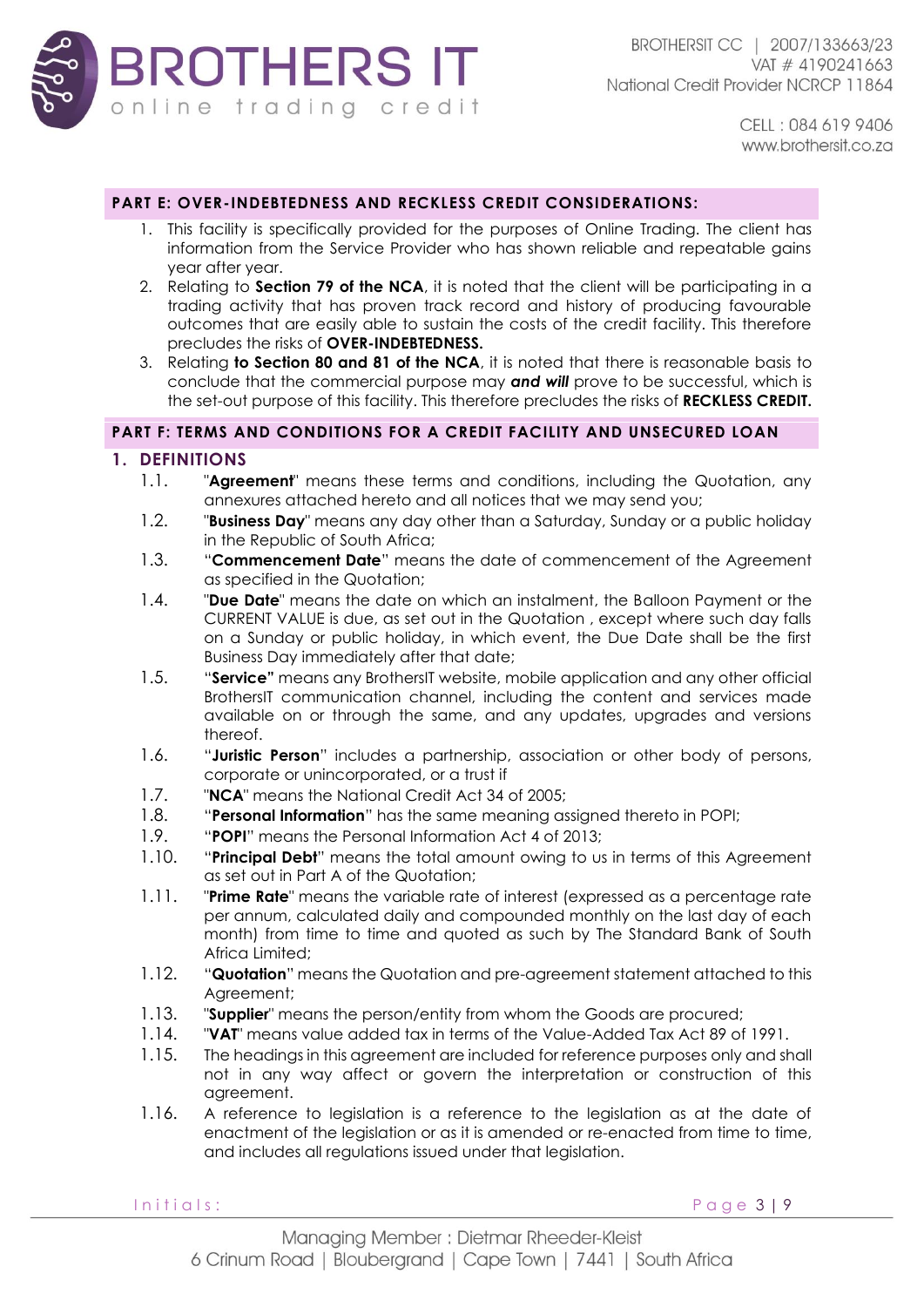

1.17. If there is an inconsistency between any provision of these terms and conditions and a provision in any of the annexures, the provisions of these terms and conditions shall prevail.

## 2. **DELIVERY AND RISK**

2.1. You acknowledge and agree that –

2.1.1. You have appointed us as your agent for arranging the services set out in in this agreement and you agree that the value of those services are included in the Principal Debt.

## 3. **EARLY SETTLEMENT**

- 3.1. You may settle this Agreement in full at any time, with or without notice, by paying the settlement value owed to us. The settlement value will be calculated as follows:
	- 3.1.1. the unpaid balance of the Principal Debt; and
	- 3.1.2. the unpaid interest and all other fees and charges payable by you to us until the settlement date.

## 4. **COOLING-OFF PERIOD**

4.1. If you did not enter into this Agreement at our registered business premises, you may terminate this Agreement within 5 (five) Business Days after entering into the Agreement by delivering a notice to us by hand, email or registered mail, advising us of your decision to terminate the Agreement, and you must simultaneously. **You acknowledge and agree that if we have advanced a loan amount to you as contemplated in PART A, then you must also simultaneously repay all outstanding amounts to us on the date of termination.**

## 5. **PAYMENT**

- 5.1. You must pay all amounts due in terms of this Agreement on the Due Date.
- 5.2. You may at any time prepay any amount due under this Agreement, without penalty. Your repayments will be used to reduce your obligations in the following order:
	- 5.2.1. firstly, against due or unpaid interest;
	- 5.2.2. secondly, against due or unpaid fees or charges; and
	- 5.2.3. thirdly, against the amount of the Principal Debt.
- 5.3. You may not deduct any amount from your payments in terms of this Agreement or pay an amount which is less than the agreed repayment amount.
- 5.4. You acknowledge and agree that payment will only be effected when the funds are actually received and reflects in our bank account.
- 5.5. If you pay any amounts later than on the date that they are due, you will pay interest on all arrear amounts. The interest rate applicable to an amount in default or an overdue payment will not exceed the highest interest rate applicable to any part of the Principal Debt under this Agreement.

## 6. **INTEREST RATE**

6.1. The annual interest rate is the rate at which interest is calculated on the balance of the Principal Debt owed by you from time to time. The interest rate may be either a fixed annual nominal rate, or a variable annual nominal rate, that is linked to the Prime Rate by the number of percentage points specified in the Quotation.

Initials: Page 4 | 9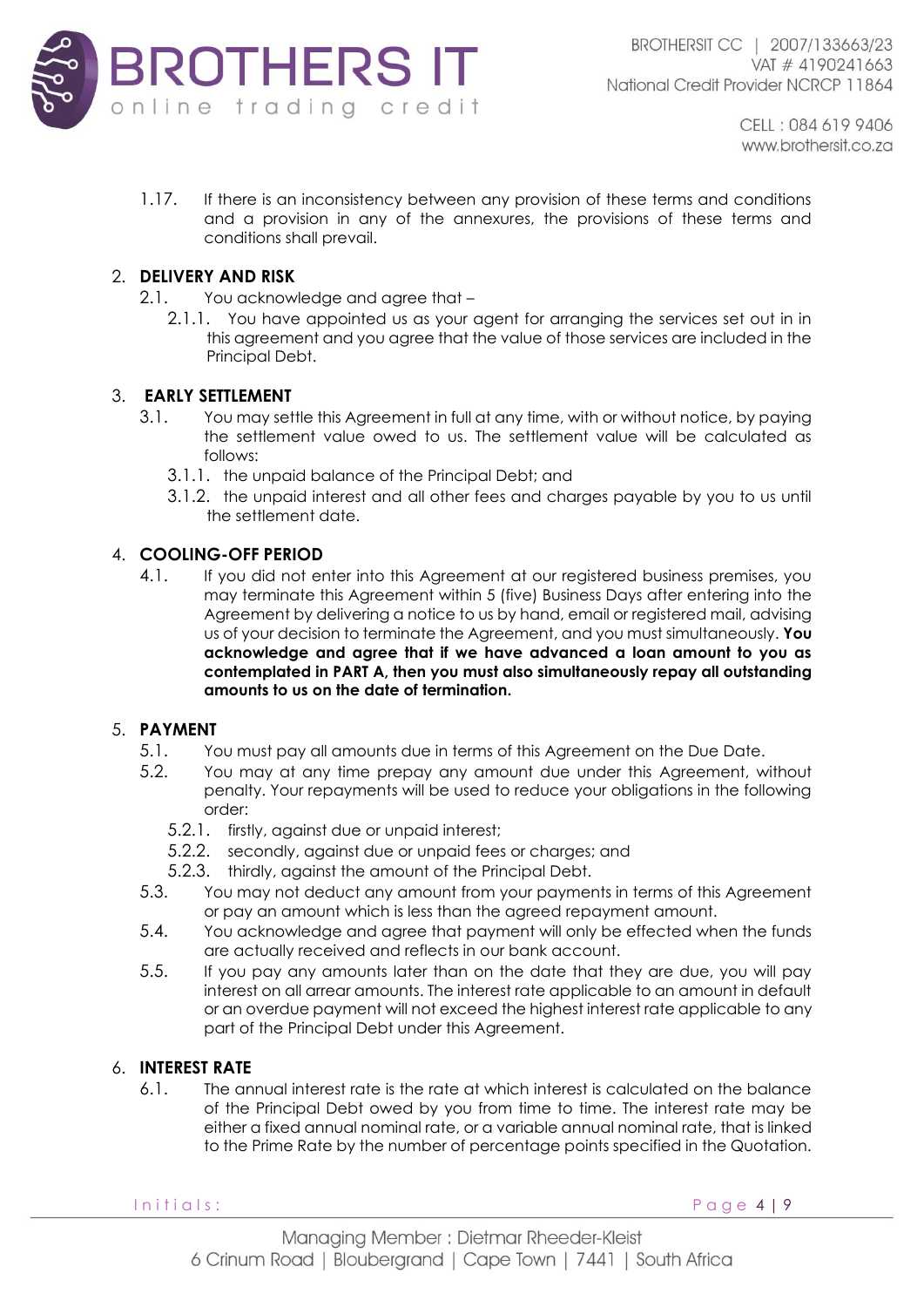

6.2. If the Prime Rate changes and we adjust our interest rate to you, we shall notify you in writing no later than 30 Business Days after the day on which on which the change in the annual interest rate takes effect.

## 7. **CESSION AND ASSIGNMENT**

- 7.1. Unless otherwise agreed in writing, you may not transfer any of your rights and/or obligations in terms of this agreement.
- 7.2. You agree that
	- 7.2.1. we may without notice to you, transfer and/or assign any of our rights and/or obligations in terms of this agreement; and
		- 7.2.2. you will recognise the transferee's rights.

## 8. **DEBT COUNSELLING**

- 8.1. If you are in financial difficulty, consider yourself over-indebted or you feel that credit was recklessly granted to you, you are encouraged to talk to us and we will endeavour to assist you.
- 8.2. If you are not a Juristic Person, you have the right to apply to a debt counsellor for assistance prior to any enforcement action being taken against you.
- 8.3. An application for debt review in terms of the NCA may not be made if we have already proceeded to take steps contemplated in clause 16 below, to enforce the Agreement.
- 8.4. If your application is accepted, the debt counsellor will determine whether you are over indebted. If the debt counsellor is of the opinion that you are over indebted, this may result in either:
	- 8.4.1. a voluntary agreement between you and us being recorded, or
	- 8.4.2. a referral of a recommendation by the debt counsellor to the Magistrates' Court for an order, to re-arrange your credit agreement or regarding reckless credit.
- 8.5. Alternatively, if a recommendation by a debt counsellor is accepted by us and each of your other credit providers, such recommendation will be recorded in the form of an order and if you and each credit provider concerned consent, it will be filed as a consent order by the debt counsellor.
- 8.6. If your application is rejected by the debt counsellor, you have 20 (twenty) Business Days from the date of such rejection, to apply to a Magistrates' Court for an appropriate order.
- 8.7. If you are in default of your obligations and you have a pending application for debt review with a debt counsellor, we may give notice to terminate such review after 60 (sixty) Business Days.

## 9. **VOLUNTARY SURRENDER**

- 9.1. You may terminate this Agreement at any time by giving us written notice.
- 9.2. Once we have received your written notice, we will within 10 (ten) Business Days give you a written notice setting out the Current Value of the Agreement.
- 9.3. You may withdraw your written termination of the Agreement within ten (10) Business Days after receiving the valuation, and resume the agreement unless you are in default with your obligations under the Agreement.
- 9.4. If you
	- 9.4.1. Fail to pay any amount demanded within 10 (ten) Business Days after receiving a demand notice from us, we may commence proceedings in terms of the Magistrates' Courts Act for judgment enforcing the Agreement; or

I n i t i a l s : P a g e 5 | 9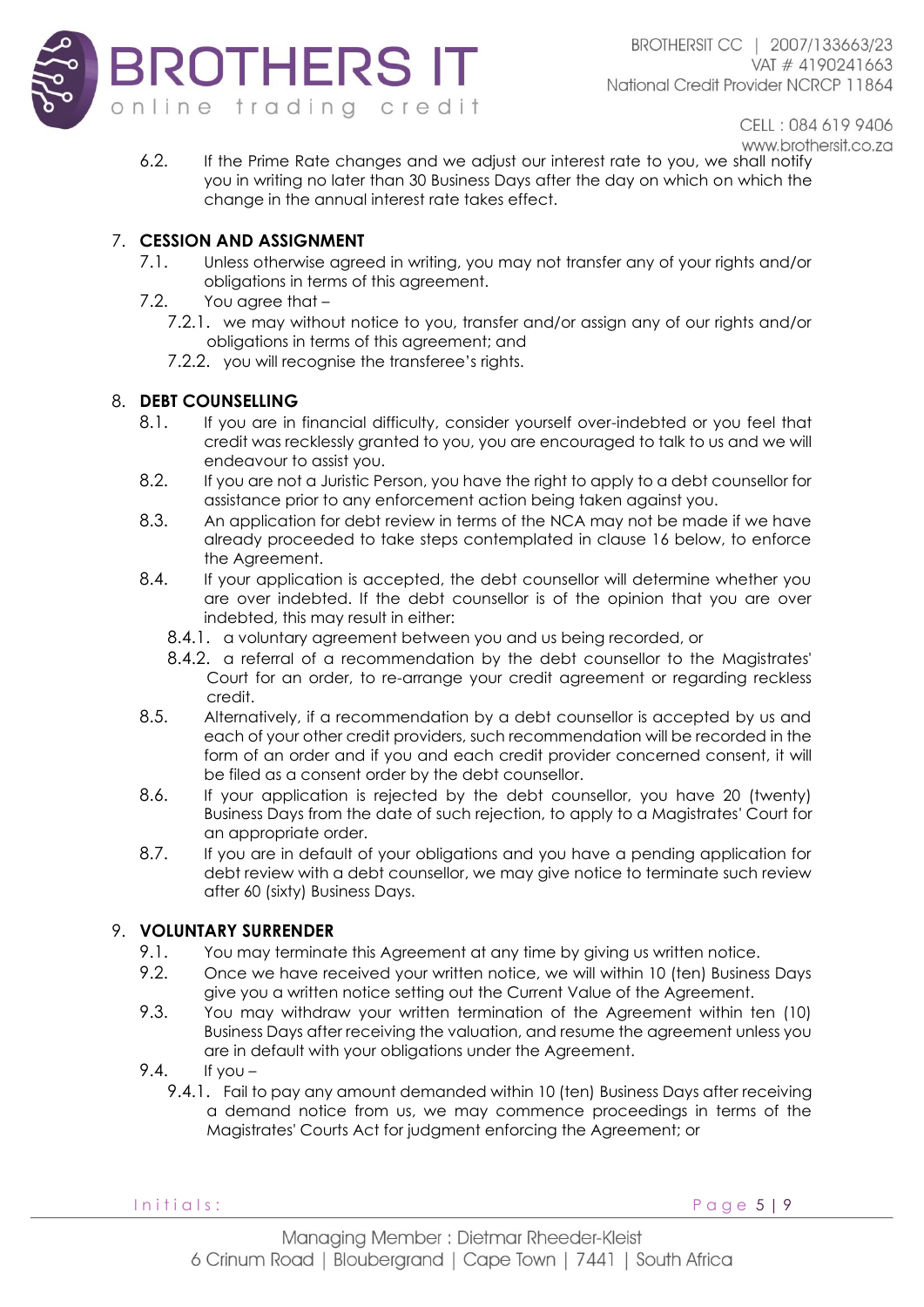

- CELL: 084 619 9406 www.brothersit.co.za
- 9.4.2. pay the amount demanded after receiving a demand notice at any time before judgment is obtained, the Agreement is terminated upon remittance of that amount;
- 9.4.3. if there is a credit due to you after any reasonable costs we incurred have been deducted, this amount will be paid to you.

# **10. BREACH**

- 10.1. You will be in breach of this agreement if -
	- 10.1.1. You do not pay any amount due to us under this Agreement on the Due Date;
	- 10.1.2. You breach any of the terms and conditions of this Agreement and you fail to remedy the breach within 7 days of receiving written notice to do so;
	- 10.1.3. Any representation or warranty made in connection with this Agreement or any other documents supplied by you are materially incorrect or false;
	- 10.1.4. You
		- 10.1.4.1. Being an individual
			- 10.1.4.1.1. Publish notice of voluntary surrender or your estate;
			- 10.1.4.1.2. Are placed under administration or commit an act of insolvency as defined in the Insolvency Act 24 of 1936;
			- 10.1.4.1.3. Have any application or other proceedings brought against or in respect of you in terms of which you are sought to be sequestrated or placed under curatorship, in any event whether provisionally or finally and whether voluntarily or compulsory;
- 10.2. If you are in default and this Agreement is subject to the NCA, we may
	- 10.2.1. Give you written notice of such default and may propose that you refer this agreement to a debt counsellor, alternative dispute resolution agent, consumer court or ombud with jurisdiction, with the intent that the parties resolve any dispute under this agreement or develop and agree on a plan to bring repayments up to date;
	- 10.2.2. Commence legal proceedings to enforce this Agreement including exercising our rights in terms of any of the securities and recover collection costs and default administration charges as defined in the NCA if –
		- 10.2.2.1. We have given you notice as referred to in the clause above or we have given notice to terminate any debt review process under section 86 of the NCA which may then be underway in respect of this agreement;
		- 10.2.2.2. You are and have been in default of this Agreement for at least 20 (twenty) Business Days; and
		- 10.2.2.3. At least 10 (ten) Business Days have elapsed since we delivered the notice contemplated in the above clause; and
		- 10.2.2.4. In the case of notice in terms of the above clause, you –

10.2.2.4.1. Have not responded to that notice; or

- 10.2.2.4.2. Responded to the notice by rejecting our proposal.
- 10.3. If you are in default of this agreement and this agreement is not subject to the NCA we may exercise our rights, as may be permissible in law and without prejudice to any of our other rights, which include any one or more of the following:
	- 10.3.1. Suspending the delivery of the service;
	- 10.3.2. Demanding immediate payment of overdue amounts;
	- 10.3.3. Claiming damages;
	- 10.3.4. Terminating this agreement.
- 10.4. You will be liable for all legal costs, as may be permissible in law, in recovering any amount you owe us.

I n i t i a l s : P a g e 6 | 9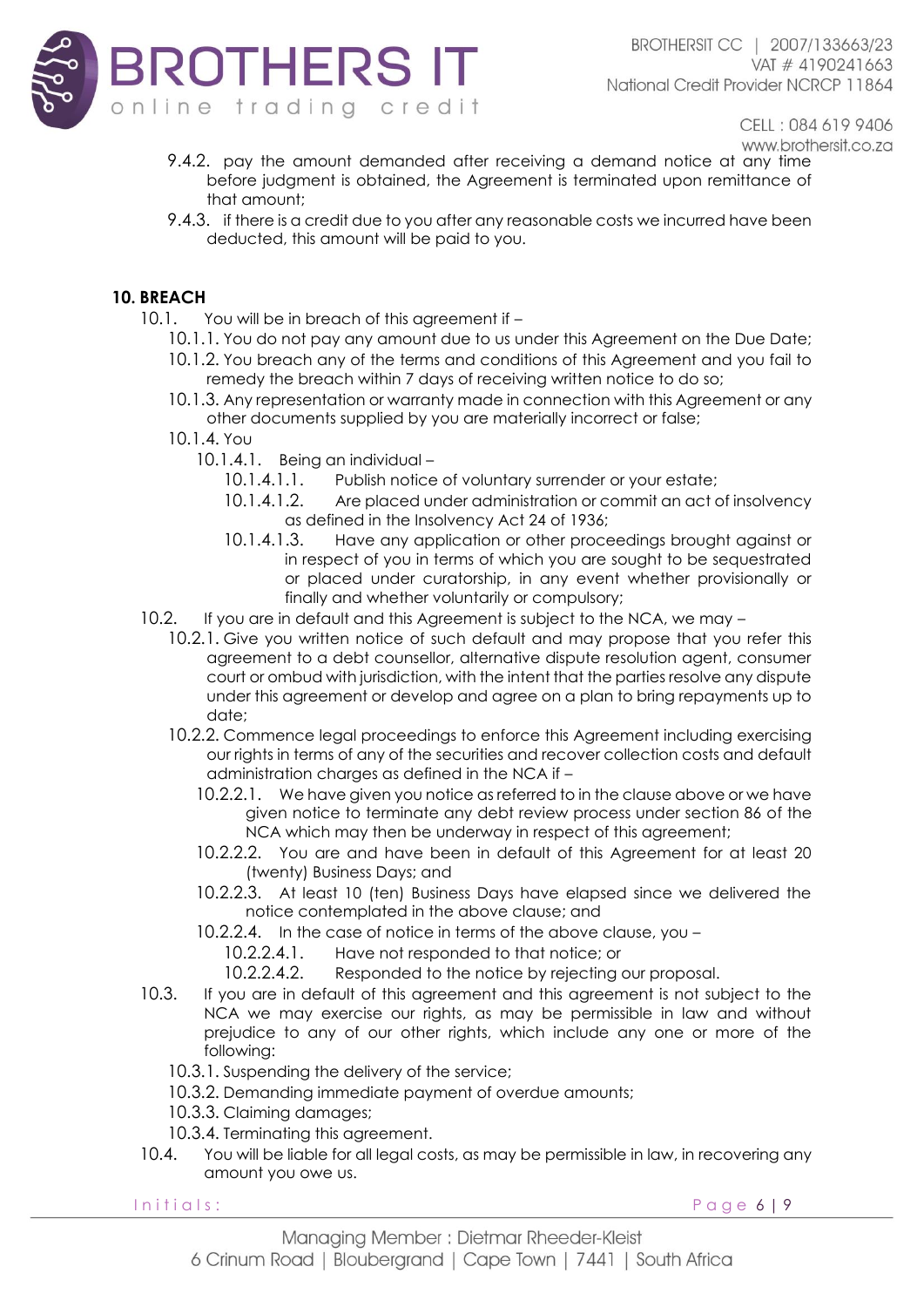

10.5. A certificate signed by any of our managers, or electronically sent from us, specifying the amount owing by you and further stating that such amount is due, owing and payable by you, shall be sufficient (prima facie) proof of the amount there-of and the fact that such amount is so due, owing and payable for the purpose of obtaining provisional sentence or other judgment against you in any competent court. It shall not be necessary to prove the appointment of the person signing such a certificate.

# **11. COSTS**

- 11.1. There is no initiation Fee
- 11.2. There is no monthly fees
- 11.3. If the NCA applies to this agreement, you shall pay any
	- 11.3.1. Default administration charge imposed by us to cover administration costs incurred as a result of your default, but which will not exceed the amount payable in respect of a registered letter of demand and any further action in terms of the Magistrate's Court Act of 1944, in addition to any reasonable and necessary expenses incurred to deliver such letter; and
	- 11.3.2. Collections costs that may be charged by us in respect of enforcement of your monetary obligations under this Agreement provided that such charges and costs will not exceed the costs incurred by us in terms of The Supreme Courts Act of 1959, The Magistrate's Court Act of 1944, The Attorney's Act of 1979 or The Debt Collectors Act of 1988, whichever is applicable.

# **12. DOMICILUM AND NOTICES**

- 12.1. You agree that the postal/email address that you have provided on your account profile is the address where we must send all post and other communication to you and that such communications will be binding on you.
- 12.2. You agree that the physical address that you have provided on your account profile is the address that you have selected as the address where we must send all legal notices to you.
- 12.3. You must let us know, in writing, by hand, registered or electronic mail of any change to any of your account profile recorded details. If you fail to notify us of such a change, we may use the last address we have for you.
- 12.4. You accept that you will have been deemed to have received a notice or letter five (5) Business days after we have electronically mailed it to you, based on the details recorded within your account profile.
- 12.5. All notices or communications you send to us must be in writing and sent via electronic email to [accounts@BrothersIT.co.za](mailto:accounts@coinstash.co.za) or may be communicated from within our service portal.

# **13. NON VARIATION**

13.1. This Agreement is the whole agreement between you and us relating to the service and no changes may be made to it unless the change is recorded in writing and signed by you and by us. Oral changes that are recorded must subsequently be reduced to writing. We will, no later than 20 (twenty) Business Days after we have agreed to change the terms, deliver to you a document that reflects the amended agreement.

# **14. STATEMENT OF ACCOUNT**

14.1. We will deliver statements to you at least every 3 (three) months, via electronic mail or via a function on the service portal

Initials: Page 7 | 9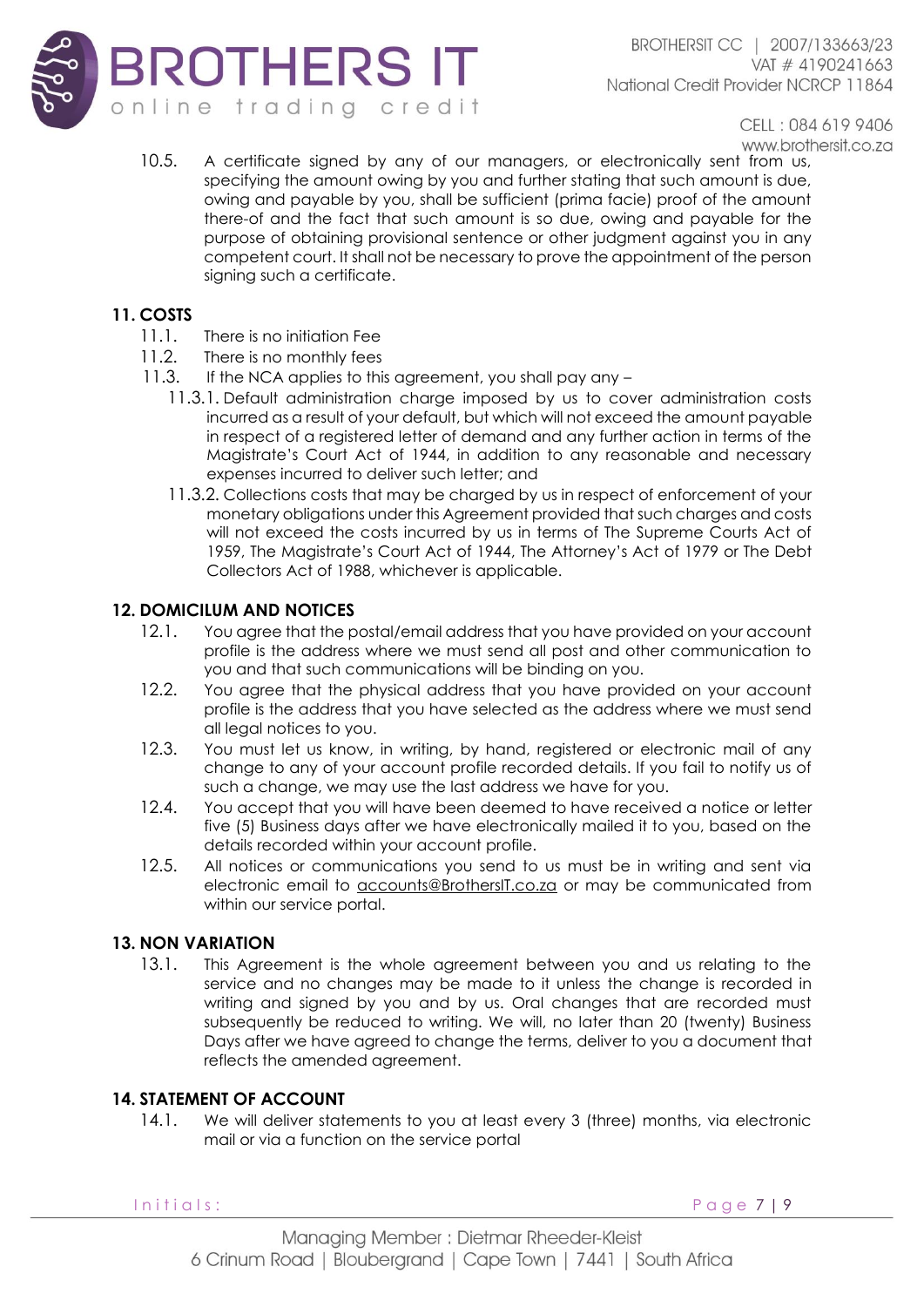

# **15. PERSONAL INFORMATION**

- 15.1. You undertake to furnish us with all information and/or documentation required by us.
- 15.2. You agree and consent thereto that we may transmit to (a) registered credit bureau(x) information concerning –
	- 15.2.1. This agreement and the termination there-of;
	- 15.2.2. Any non-compliance by you with the terms of this agreement.
- 15.3. You acknowledge that such a credit bureau will provide a credit profile and possible a credit score on your credit worthiness. You have the right to contact such credit bureau(x), to have the credit record(s) disclosed and to correct any inaccurate information.
- 15.4. You agree that we may
	- 15.4.1. Make enquiries to confirm and verify any information provided by you in the application;
	- 15.4.2. Seek information from any credit bureau when assessing your application and at any during the existence of this agreement;
- 15.5. You acknowledge and expressly consent that we may-
	- 15.5.1. Verify information you provided to us and generally making whatever enquiries we deem necessary from any source whatsoever;
	- 15.5.2. Process your personal information to conclude the Agreement and for the purposes of delivering the service to you and complying with your instructions;
	- 15.5.3. Process and disclose your personal information for purposes of the prevention, detection and reporting of fraud and criminal activities, the identification of the proceeds of unlawful activities and the combatting of money laundering activities;
	- 15.5.4. Process and report on your personal information to comply with any obligation imposed by applicable laws on us.
	- 15.5.5. You have the write to access your personal information held by us. We shall provide you with such access during office hours within a reasonable time after receiving a written request for access.

# **16. DECLARATIONS AND WARRANTIES**

- 16.1. You warrant and declare that
	- 16.1.1. You have been given an adequate opportunity to read and understand these terms and conditions of this Agreement and you are aware of all the terms thereof;
	- 16.1.2. You understand and accept the risks and costs as well as the rights and obligations under this agreement.
	- 16.1.3. You have full power and authorisation to effect and carry out the obligations in terms of this Agreement.
	- 16.1.4. If you are married in community of property, the consent of your spouse, to the extent required by applicable laws; has been obtained
	- 16.1.5. All of the information you provided to us in connection with the conclusion of this agreement is true, complete and accurate and you are not aware of any material facts or circumstances not disclosed to us, which if disclosed, may adversely effect our decision to enter into this Agreement.
	- 16.1.6. No default type of event has occurred or is occurring
	- 16.1.7. Entering into this agreement will not cause you to be come over in-debted as contemplated in the NCA
	- 16.1.8. You have fully and truthfully answered all and any request for information addressed to you by or on behalf of us leading up to the conclusion of this **Agreement**